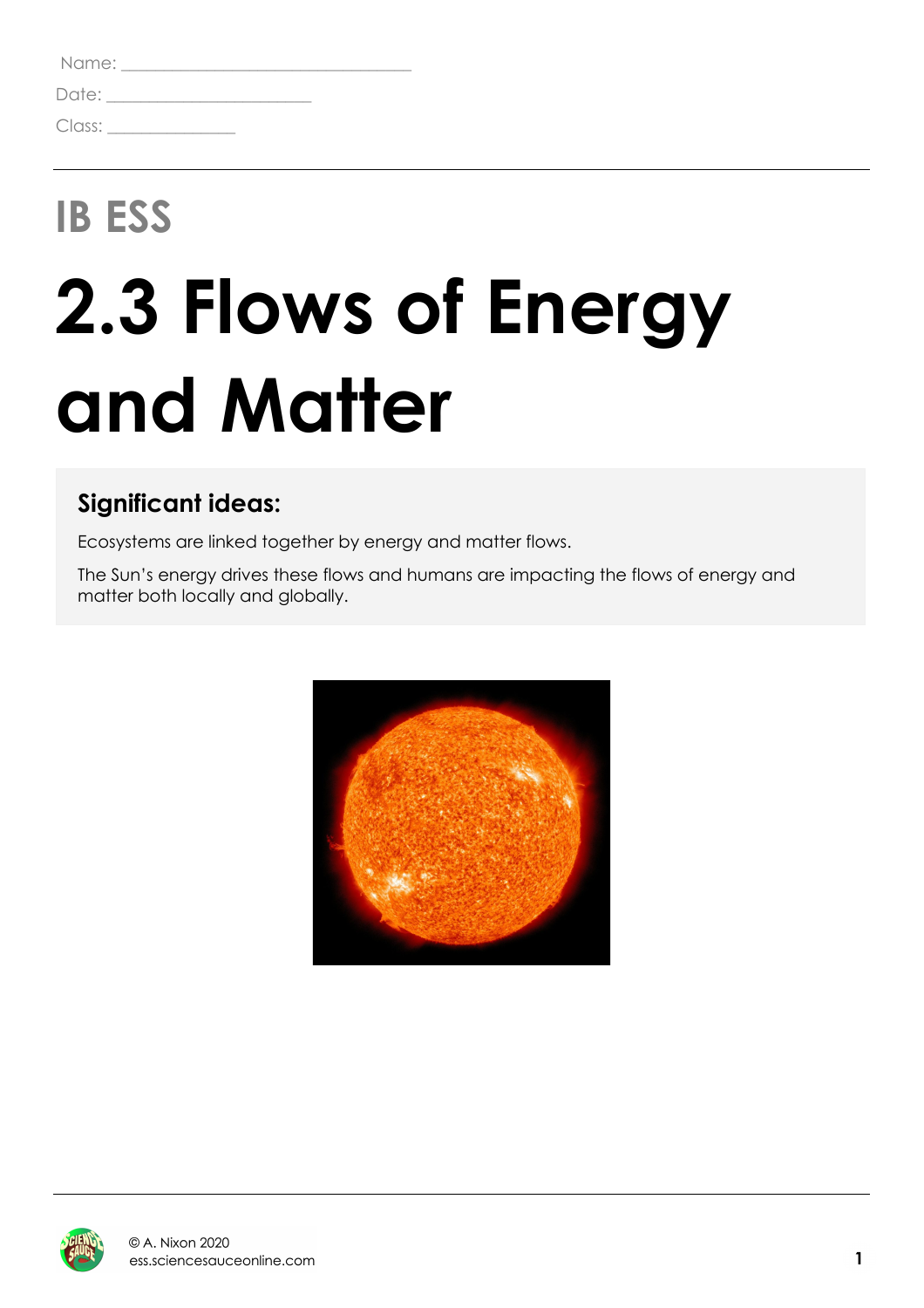#### **Energy Transfers**

1. Draw a diagram to summarise the transfers and transformations of solar energy that occur as it reaches the Earth. Use the details listed below:

> 3% reflection by scatter 19% reflection by clouds 9% reflection by ground

17% absorption by molecules/dust 3% absorption by clouds 49% absorption by the ground

2. Roughly what percentage of the Sun's radiation is available to plants for photosynthesis?

 $\_$  , and the contribution of the contribution of  $\mathcal{L}_\mathcal{A}$  , and the contribution of  $\mathcal{L}_\mathcal{A}$ 

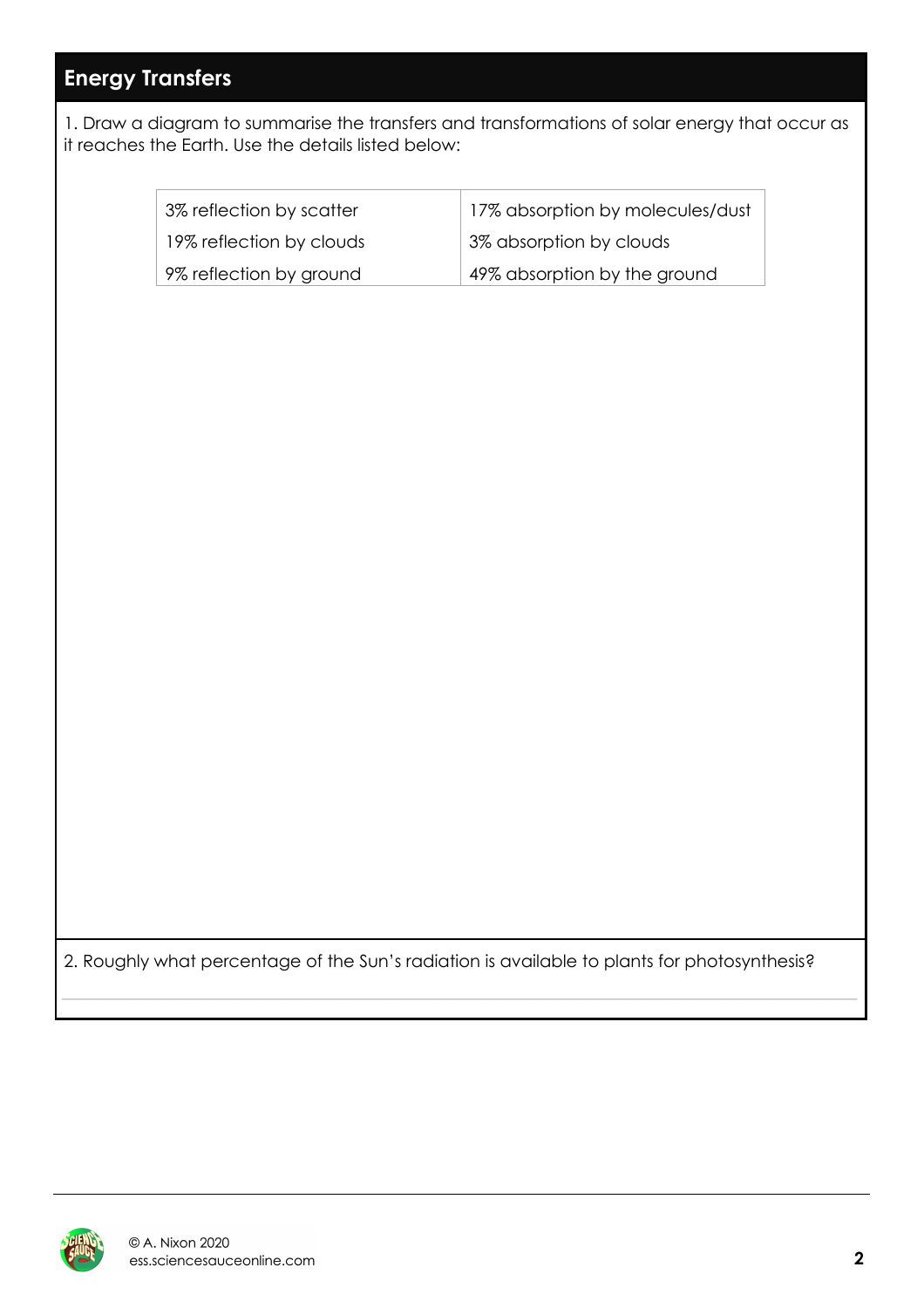3. Draw a systems diagram to summarise the pathways of energy through an ecosystem.

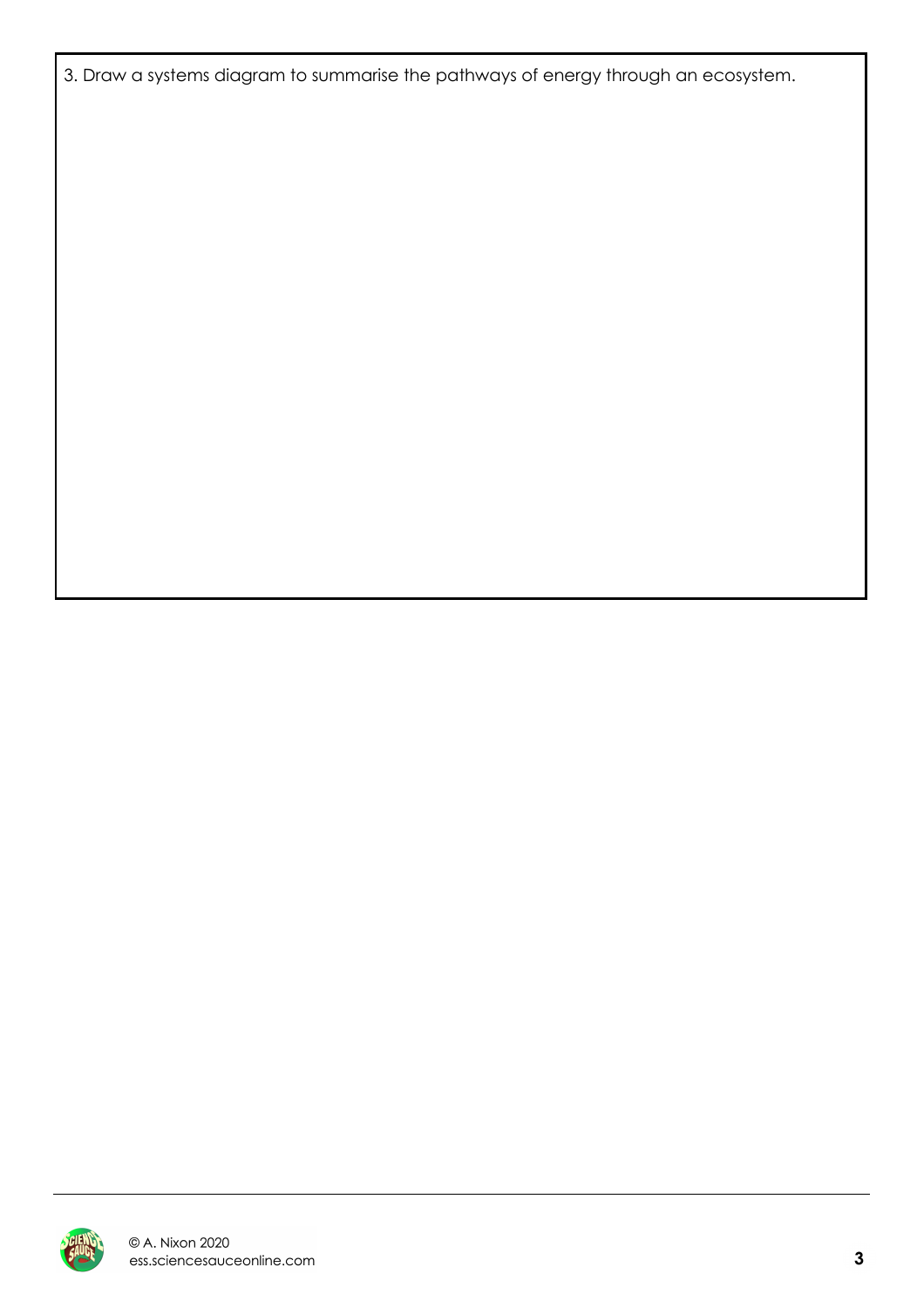#### **Productivity**

1. The sentences below each describe one of the phrases in the box. Write the correct phrase below each sentence.

*Net primary productivity Gross primary productivity Net secondary productivity Gross secondary productivity Maximum sustainable yield*

The total amount of stuff (energy or biomass) that's taken in and assimilated by a consumer. An example is all the food that an animal takes in, subtracting what it releases as faeces.

The total amount of energy/matter assimilated by a producer (e.g. a plant), before it gets used by the plant for respiration.

 $\_$  , and the contribution of the contribution of  $\mathcal{L}_\mathcal{A}$  , and the contribution of  $\mathcal{L}_\mathcal{A}$ 

The food that an animal consumes, with fecal losses AND respiration subtracted. This is basically what is available to the next trophic level.

 $\_$  , and the contribution of the contribution of  $\mathcal{L}_\mathcal{A}$  , and the contribution of  $\mathcal{L}_\mathcal{A}$ 

 $\_$  , and the contribution of the contribution of  $\mathcal{L}_\mathcal{A}$  , and the contribution of  $\mathcal{L}_\mathcal{A}$ 

The amount of energy/biomass that a producer takes in that it actually keeps (and doesn't use for respiration).

This is equivalent to NPP or NSP (depending on the context). It's basically the amount of "useful" stuff that is produced by a system.

 $\_$  , and the contribution of the contribution of  $\mathcal{L}_\mathcal{A}$  , and the contribution of  $\mathcal{L}_\mathcal{A}$ 

 $\_$  , and the contribution of the contribution of  $\mathcal{L}_\mathcal{A}$  , and the contribution of  $\mathcal{L}_\mathcal{A}$ 

2. Complete the table below summarizing the details of productivity:

| Productivity<br>type        | Abbr.      | <b>Calculation</b>      | <b>Units</b> |
|-----------------------------|------------|-------------------------|--------------|
| Net primary<br>productivity |            |                         |              |
|                             |            | Food eaten – fecal loss |              |
|                             | <b>NSP</b> |                         |              |

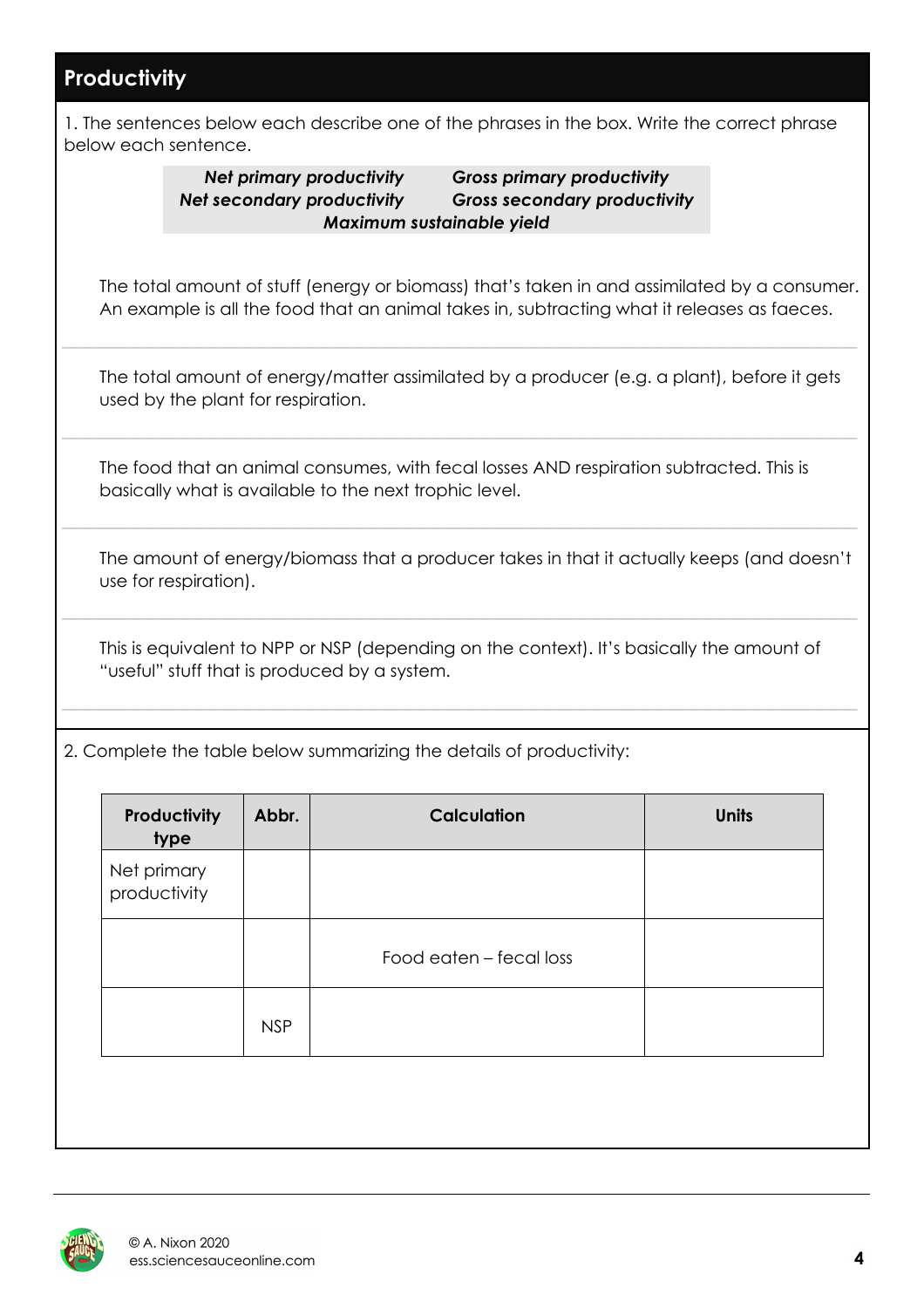1.

a) Complete the table to list the flows and storages in the carbon cycle.

| <b>Storages</b> | <b>Flows</b> |
|-----------------|--------------|
|                 |              |
|                 |              |
|                 |              |
|                 |              |
|                 |              |
|                 |              |
|                 |              |

b) Draw a systems diagram to represent the carbon cycle. Include all storages and flows.

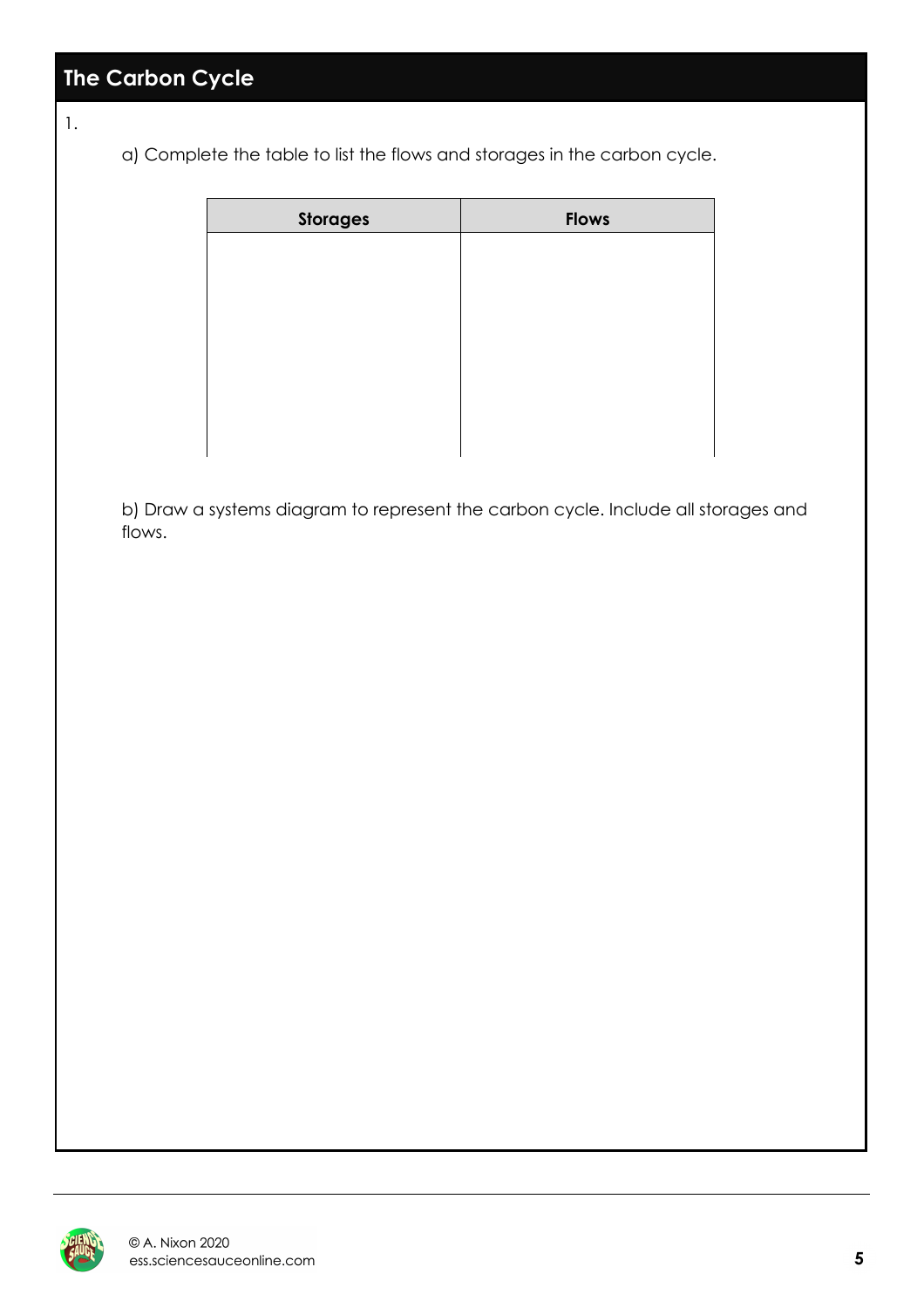#### **The Nitrogen Cycle**

1.

a) Complete the table to list the flows and storages in the nitrogen cycle.

| <b>Storages</b> | <b>Flows</b> |
|-----------------|--------------|
|                 |              |
|                 |              |
|                 |              |
|                 |              |
|                 |              |
|                 |              |
|                 |              |

b) Draw a systems diagram to represent the nitrogen cycle. Include all storages and flows.

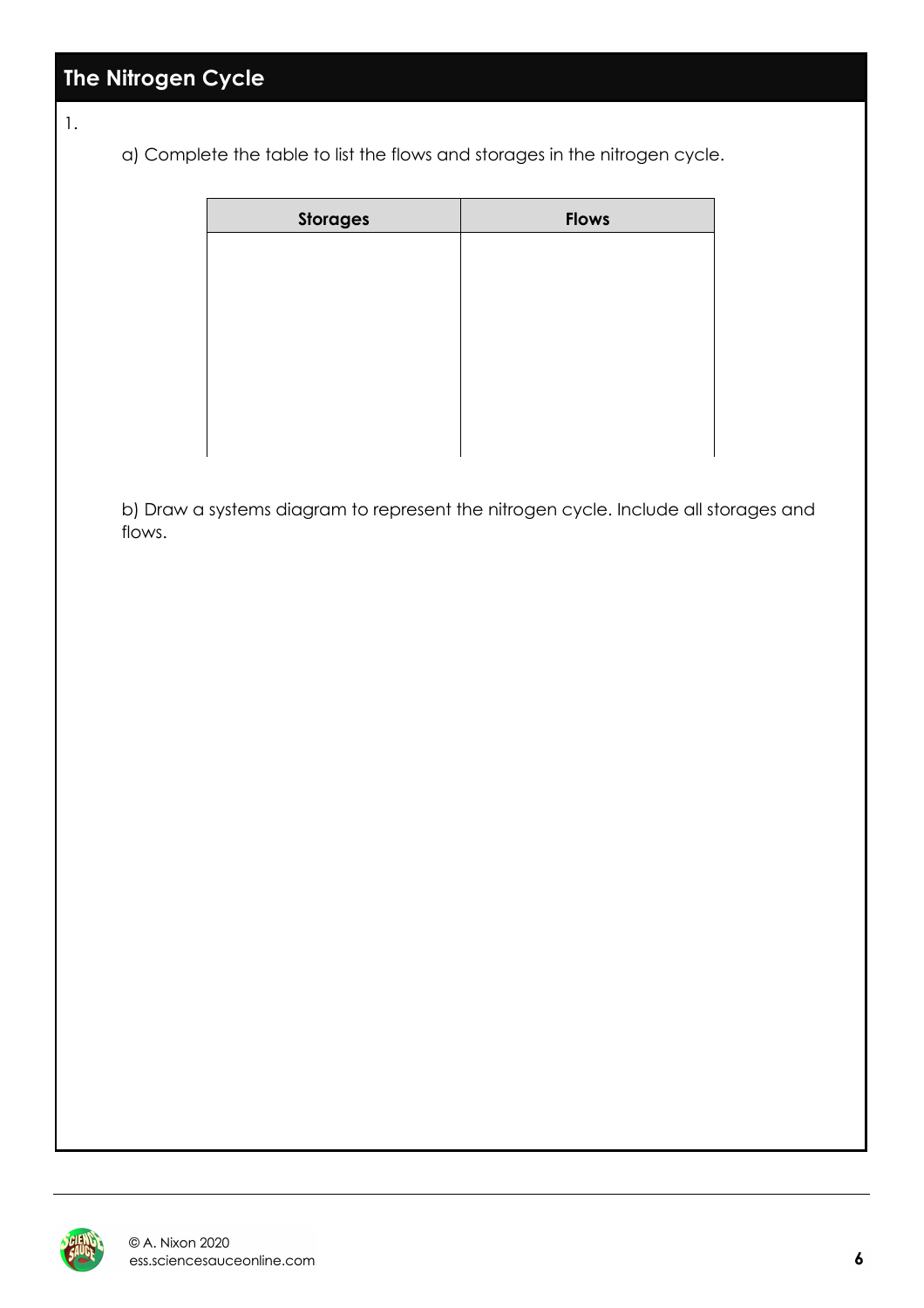#### **Human Impacts**

1. Outline ways in which humans influence energy flows.

Hints:

- Greenhouse gases
- Increased water vapour (clouds are reflective)
- Deforestation
- CFCs, ozone and UV light
- Agriculture: disrupting the natural flow through a food chain/web
- ... (any others you can think of?)

2. Explain the impact of the industrial revolution on the carbon cycle.